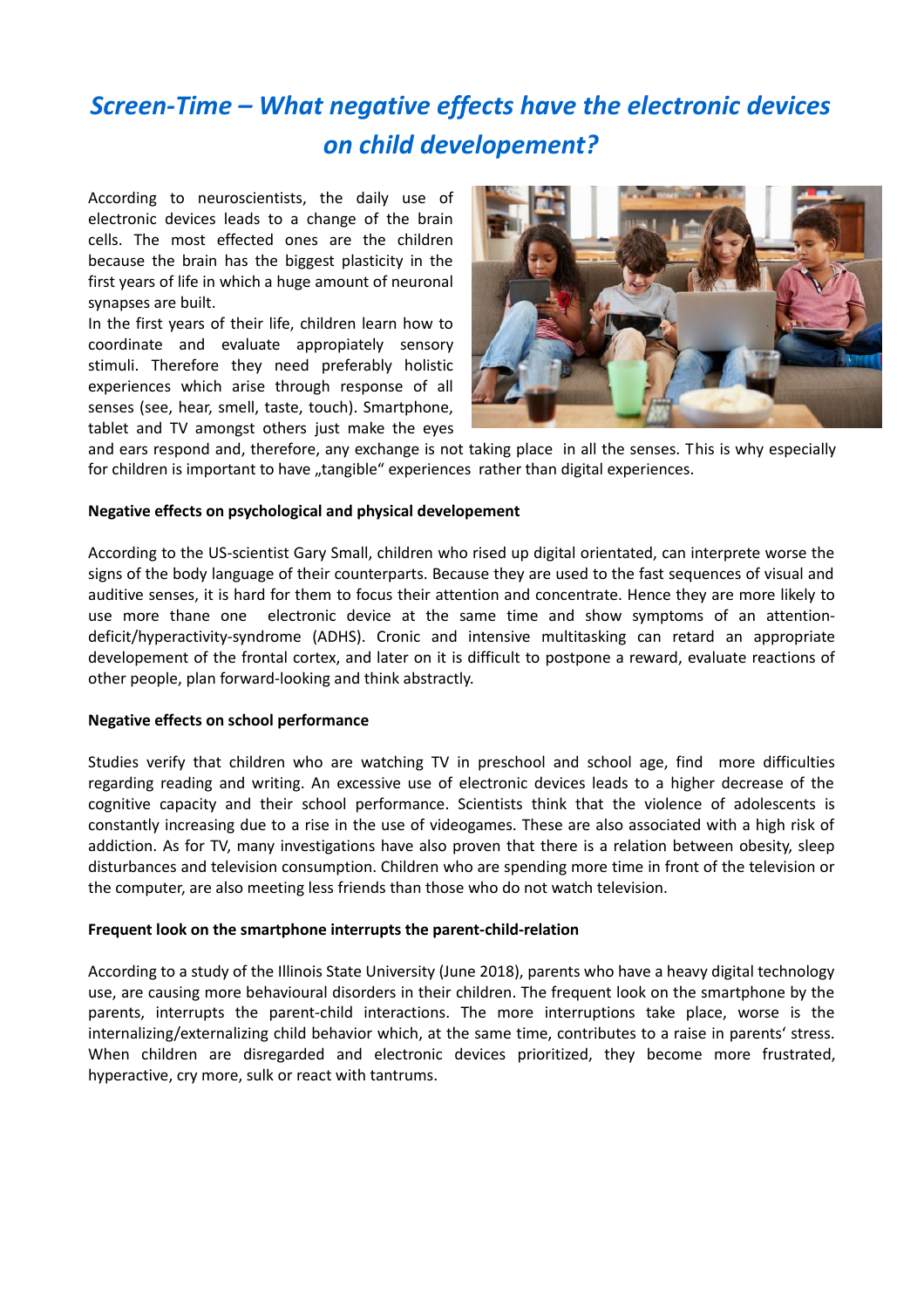## **The German Federal Centre for Health Education (BZgA) recommends:**

| Age           | Storybooks/books                                                            | Audio media (music,<br>radio plays)                                                           | Screen media<br>(smartphone, television,<br>tablet, computer,<br>videogames, DVD) |
|---------------|-----------------------------------------------------------------------------|-----------------------------------------------------------------------------------------------|-----------------------------------------------------------------------------------|
| 0-3 years     | Watch and read<br>storybooks regularly<br>(from around 6 months<br>onwards) | Not more than 30<br>minutes                                                                   | <b>Avoid it!</b>                                                                  |
| 3-6 years     | Watch and read<br>(story-)books regularly                                   | Not more than 45<br>minutes                                                                   | Together not more than<br>30 minutes                                              |
| 6-10 years    | Read books regularly                                                        | Not more than 60<br>minutes                                                                   | Together not more than<br>45-60 minutes                                           |
| $10-13$ years | Read regularly                                                              | Around 60 minutes, screen-time negotiable                                                     |                                                                                   |
| 14-17 years   | Read regularly                                                              | Dificult to control screen-time, but you should talk<br>about it to avoid excessive media use |                                                                                   |

Recommendation: In our opinion, other activities such as physical exercise, family time and "classic" games should not be forgotten. Therefore you should have an eye on the screen-time of your children and make sure that they do not use screen media every day and not more than the recommendations indicated below. You should switch off any screens preferably one hour before bedtime.

If you want further information on children and the use of electronic devices see:

- [https://www.npr.org/sections/ed/2018/02/06/579555110/what-the-screen-time-experts-do-with](https://www.npr.org/sections/ed/2018/02/06/579555110/what-the-screen-time-experts-do-with-their-own-kids?t=1530465667963)[their-own-kids?t=1530465667963](https://www.npr.org/sections/ed/2018/02/06/579555110/what-the-screen-time-experts-do-with-their-own-kids?t=1530465667963)
- <https://www.nsgt.org/screen-time-gifted-student/>
- <https://www.techadvisor.co.uk/feature/digital-home/how-much-screen-time-for-kids-3520917/>

© Dr. Thorsten Faust, cand. med. Mariella Stiller, 06.07.2018

All information is a summary of other articles (references). The statement does not replace the advice of your doctor.